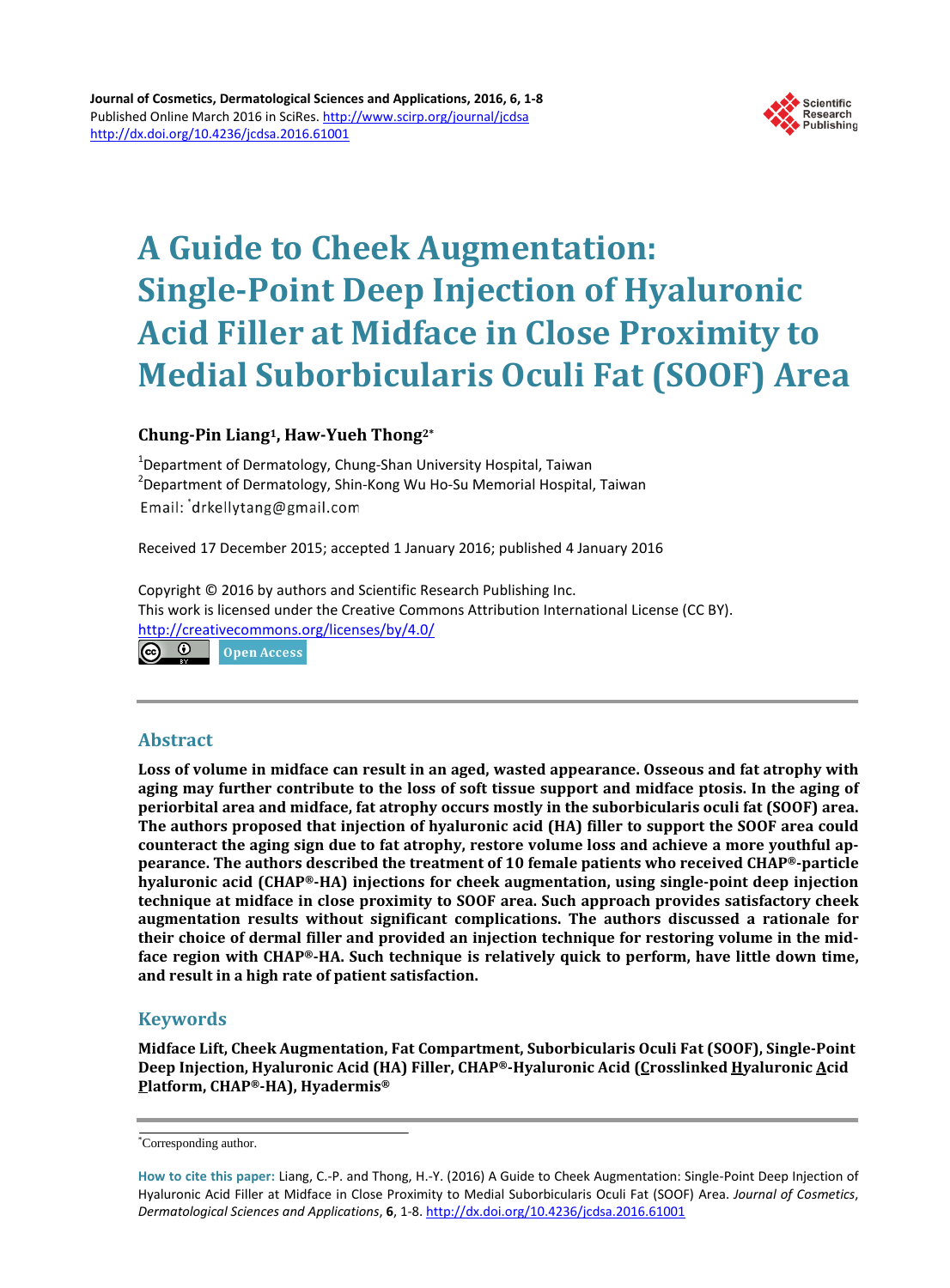### **1. Introduction**

Apart from amelioration of isolated wrinkles and folds, volume restoration and contour enhancement have become the objectives of advanced injectors [\[1\]](#page-6-0)[-\[3\].](#page-6-1) The value of midfacial volume restoration and enhancement has been well documented in the literature. However, when treating this area, the injector can experience adverse events, such as the significant and long-lasting complication of malar edema, nodules and lumps, visible materials, bruising, erythema, pain, infection, skin necrosis, over- and under-correction, and infraorbital nerve injuries resulting in numbness and dysesthesia have been reported [\[1\]-](#page-6-0)[\[4\].](#page-6-2)

#### **Midface Volume Restoration**

Hyaluronan is a naturally occurring linear polysaccharide which can be found in skin, connective, epithelial, and neural tissues. The amount of naturally occurring hyaluronan in the skin decreases with age, contributing to the development of the aging features and wrinkle formation. The new understanding of the subcutaneous tissue of the face has led to improvements in rejuvenation techniques that focus on the skin and superficial tissue, using fillers and autologous fat [\[5\].](#page-6-3) A major advancement that has contributed to the current state of filler injection is the knowledge that the face does not age as one homogenous object but as many dynamic compartments, which need to be evaluated, augmented, and modified as such [\[6\].](#page-7-0) Recent advancements in understanding the fat compartments of the face would provide additional insights to dermal filler rejuvenation techniques. By using dermal filler to support distorted fat compartments one would be able to restore a youthful appearance.

The malar fat pad is a discrete, triangular shaped area of thickened subcutaneous fat, based at the nasolabial fold with its apex at the malar eminence in the youthful face [\[3\].](#page-6-1) It is attached to the overlying skin and is supported by multiple fibrous septae that extend from the superficial musculoaponeurotic system (SMAS) and into the dermis. Loss of skin elasticity and weakening of these septae, as well as volume loss within the deep medial cheek fat [\[4\],](#page-6-2) leads to a downward and forward descent of the skin and malar fat pad until it bulges against the fixed nasolabial fold. These sequelae of aging result in deepening of the nasolabial folds, progressive hollowing of the cheeks, and loss of prominence of the malar eminences. The lower eyelid lengthens, increasing the visibility of orbicularis oculi muscle, coupled with the formation of teartrough and a crescent or "V"-shaped deformity along the maxilla and zygoma, in addition to the recession of the nasal alar cheek junction. Individual fat pockets become discernable as separate entities rather than the smooth transitions from convexities to concavities seen in youth [\[4\].](#page-6-2) Rohrich *et al.* [\[7\]](#page-7-1) demonstrated that when saline was injected into the deep medial fat compartment, as opposed to superficially in the area of the nasolabial fold, numerous changes occurred, including an increase in anterior projection of the midface, flattening of the nasojugal and nasolabial creases, and an overall improved appearance of the malar region. These changes could all be brought about by manipulating one fat compartment. Therefore, we postulate that the sole correction of midcheek would be an effective way for rejuvenation [\[4\].](#page-6-2) Based on Rohrich's proposed concept, we hypothesized that injecting dermal filler into fat compartment would provide a more youthful appearance in an aging face. The aim of this work is to evaluate the efficacy and safety of single-point deep injection of Hyaluronic acid (HA) fillers in midface in close proximity to medial SOOF for cheek augmentation.

# **2. Methods**

## **2.1. Material**

The Hyadermis® product line (SciVision Biotech Inc., Taiwan ROC), including Hyadermis® Blink, Hyadermis® Kiss, Hyadermis® Smile, Hyadermis® Chic, has been marketed in European Union since 2005 and Taiwan since 2010. Hyadermis® consisted of 20 mg/ml bacterium-derived non-animal stabilized HA. These HA hydrogels are developed using CHAP® (Crosslinked Hyaluronic Acid Platform, CHAP®) technology and have a high gel-tofluid ratio which accounts for its longevity in performance. Hyadermis® Blink is mainly used to improve fine lines and as skin boosters; Hyadermis ® Kiss is used for correcting teartrough and lip augmentation, whereas Hyadermis® Smile and Hyadermis® Chic are favorable for contouring facial structure, volumizing medium depth facial wrinkles and lifting tissues. Hyadermis® is one of the most popular dermal filler in Taiwan. In our study, 2 syringes of 1 ml Hyadermis<sup>®</sup> Smile were used (1ml for each side) for cheek augmentation.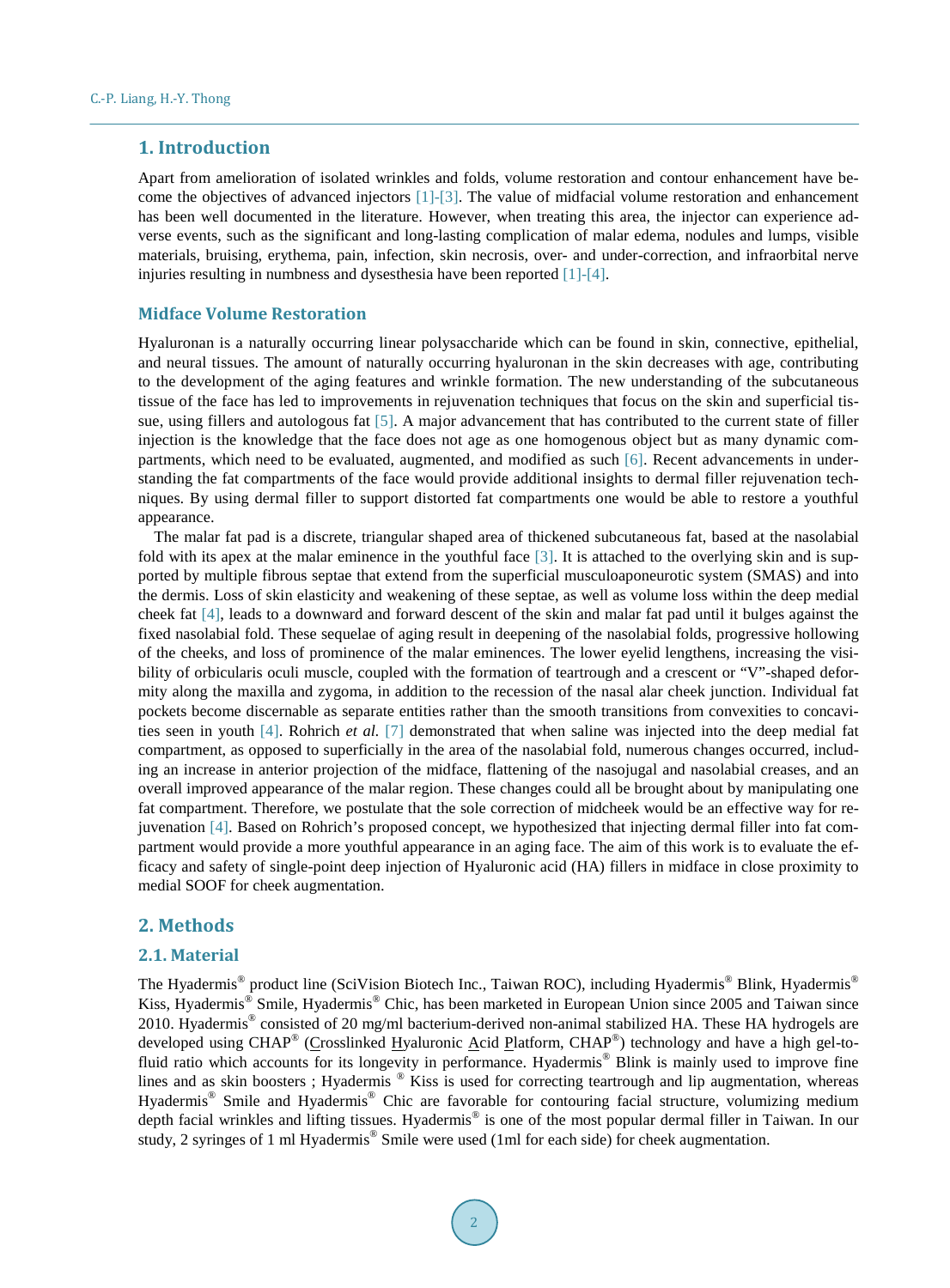#### **2.2. Subjects**

Ten healthy non-pregnant female individuals with mild to moderate midface ptosis, who have never received dermal filler injection received single-point deep injection of Hyadermis® smile at midface in close proximity to medial SOOF area. Treatment area with tattoos, scars, dermatitis, or open wounds and patients with a history of major diseases, diabetes mellitus, HIV infection, connective tissue disease, and malignant disease were excluded. Those with recent (within 3 months) or aesthetic laser/chemical peeling treatment and concurrent use of medication that could disrupt coagulation (e.g., aspirin, NSAIDs, warfarin) were also excluded. All patients provided written informed consent.

### **2.3. Preparation and Treatment**

Before treatment, a thorough evaluation of the patient's medical history was conducted. Injection point on each side of cheek was chosen based on the following guidelines: gross anatomy which would be in close proximity to medial SOOF area (**[Figure 1\(a\)](#page-2-0)** & **[Figure](#page-2-0) 1(b)**) and four clinical testing, namely pushing test, smiling test, laxity evaluation and snap test (**[Figure 2](#page-3-0)**), to identify the point with most volume depletion, where dermal filler could be injected with supposedly satisfactory results. Photographic imaging was performed before and after treatment.

#### **2.4. Treatment Protocol**

The treatment area was first cleansed with a mild cleanser prior to treatment. All patients were photographed prior to injection. Local anesthetics were applied for 10 minutes. Prior to injection, ultrasound imaging was performed (Philips ultrasound iU22, with L 12-5 MHz probe) to briefly evaluate the presence of blood vessels on the intended injection point. After the confirmation of an absence of major blood vessels, single point injection was performed on both cheek using either sharp needle or micro-cannula, depending on the preference of the subjects (**[Figure 3](#page-3-1)**). After injection, ultrasound imaging was performed to confirm the depth of injection (**[Figure 4](#page-4-0)**).

#### **3. Assessments and Analysis**

All of the patients underwent single-point deep HA filler injection at the midface region. Photographic documentation of the treated area was recorded prior to and after injection. Ultrasound imaging was also performed prior to and after injection. Efficacy was determined by photographic evaluation, while safety was determined by clinical findings and patients' report of any discomfort. Adverse events, including evaluation of patient's response and local skin reaction in the treatment area, were recorded throughout the study. A questionnaire on the pain experience and subjective satisfaction was also performed.

<span id="page-2-0"></span>

**Figure 1.** (a) Midface aging due to loss of midface fat and malar fat descent. \* SOOF [\(http://www.slideshare.net/subhakantamohapatra71/facelift-surgery-36146703\)](http://www.slideshare.net/subhakantamohapatra71/facelift-surgery-36146703); (b) Injection points grossly in close proximity to medial SOOF area.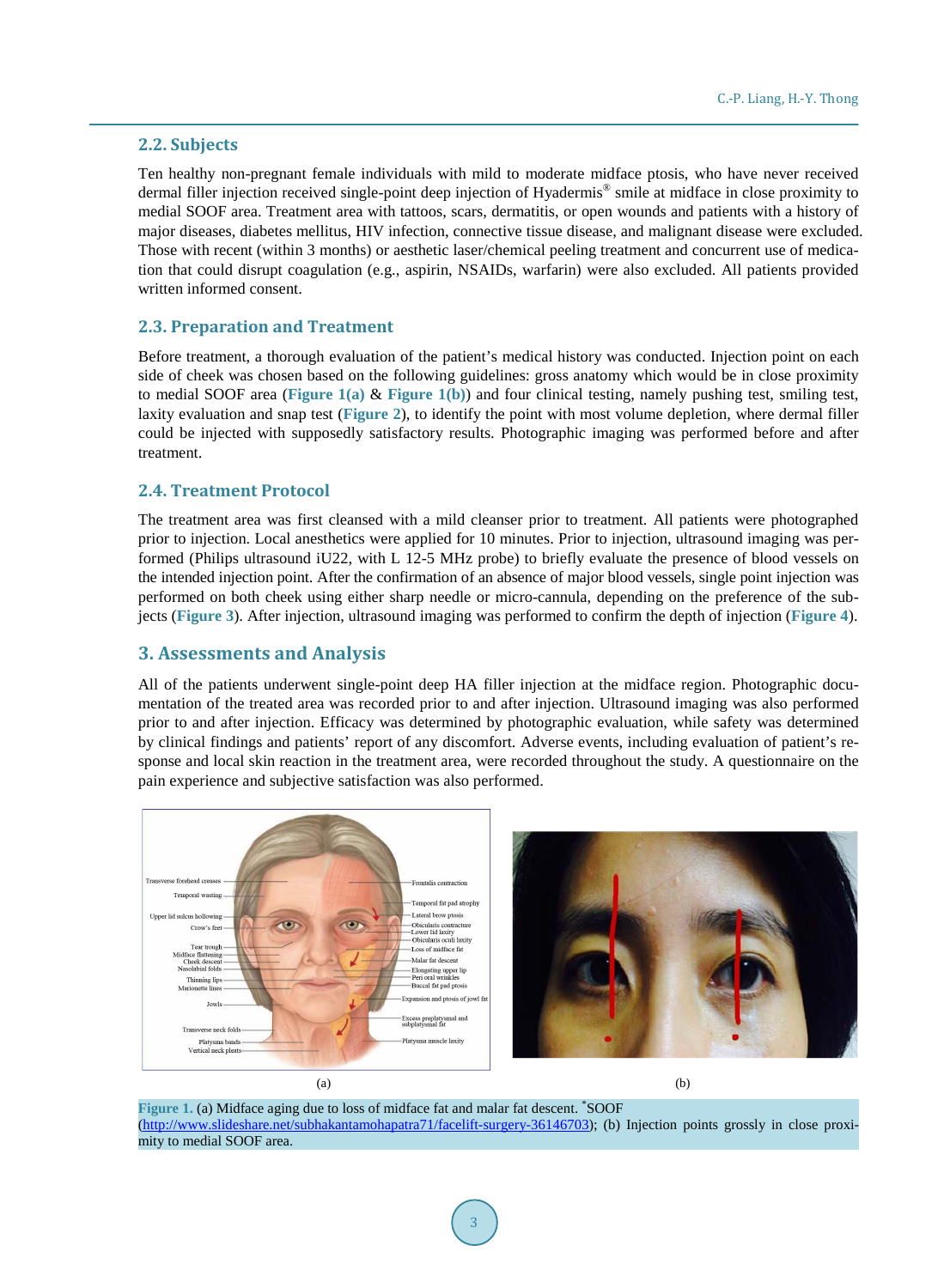<span id="page-3-0"></span>

**Figure 2.** Pushing Test, Smiling Test, Laxity Evaluation and Snap Test are the 4 tests which could be used to identify the point with most volume depletion, where dermal fillers could be injected.

<span id="page-3-1"></span>

**Figure 3.** Single point deep injection of HA filler on treatment area using sharp needle on case 5.

# **4. Results**

10 female subjects completed the treatments. All subjects were Taiwanese, with a mean age of  $39.5 \pm 6.8$  years (**[Table 1](#page-4-1)**). All subjects had mild to moderate midface ptosis, with or without eyebag or teartrough. All subjects received 1 ml each of Hyadermis® Smile with lidocaine, single-point injection using sharp needle or microcannula at their preferences, at the midface region grossly in close proximity to medial SOOF area. 6 subjects chose to be injected with sharp needle, whereas 4 subjects decided to be injected with micro-cannula.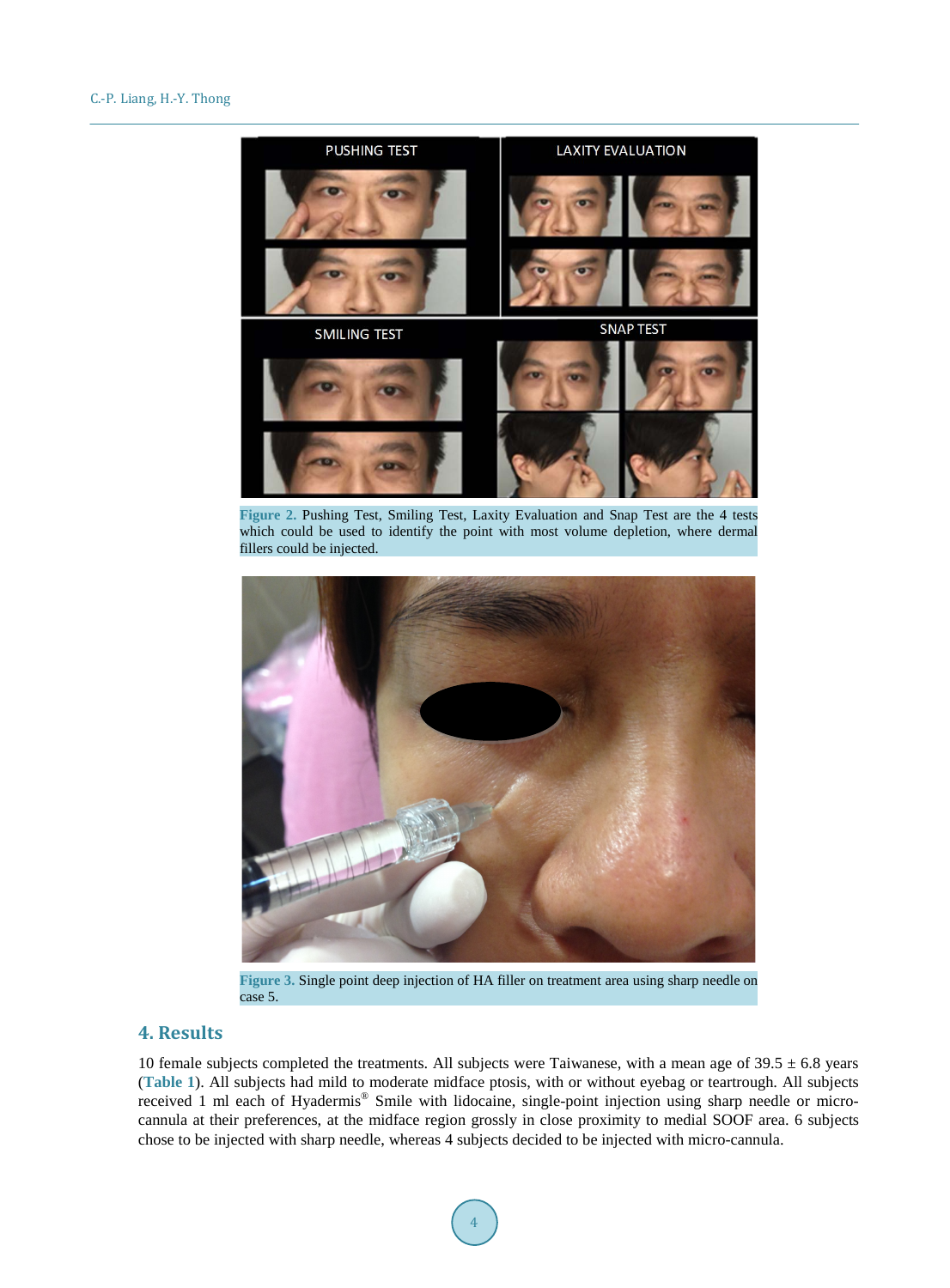<span id="page-4-0"></span>

**Figure 4.** Ultrasound imaging of HA filler after injection to confirm depth of filler placement. Arrow = HA filler,  $* =$  periosteum.

<span id="page-4-1"></span>

| Table 1. The basic demographics of the subjects and patient satisfaction. |  |  |  |  |  |  |  |
|---------------------------------------------------------------------------|--|--|--|--|--|--|--|
|---------------------------------------------------------------------------|--|--|--|--|--|--|--|

| Case                  |             | <b>Injection</b>  | Pain level on | <b>Patient satisfaction</b>           |                                 |                                                      |  |
|-----------------------|-------------|-------------------|---------------|---------------------------------------|---------------------------------|------------------------------------------------------|--|
| Age<br>number         |             | method            | treatment     | <b>Immediately</b><br>after treatment | 4-month with<br>phone interview | <b>Side effect</b>                                   |  |
| Case 1                | 40          | 27G Sharp Needle  | No pain       | Very satisfied                        | Very satisfied                  | Mild tenderness                                      |  |
| Case 2                | 41          | 27G Sharp Needle  | Acceptable    | Very satisfied                        | Very satisfied                  | Mild tenderness                                      |  |
| Case 3                | 50          | 27G Micro-Cannula | Acceptable    | Very satisfied                        | Very satisfied                  | Nil                                                  |  |
| Case 4                | 28          | 27G Micro-Cannula | Acceptable    | Very satisfied                        | Very satisfied                  | Nil                                                  |  |
| Case 5                | 39          | 27G Sharp Needle  | Mild pain     | Satisfied                             | Satisfied                       | Nil                                                  |  |
| Case 6                | 46          | 27G Sharp Needle  | No pain       | Very satisfied                        | Very satisfied                  | Mild tenderness                                      |  |
| Case 7                | 44          | 27G Sharp Needle  | No pain       | Very satisfied                        | Very satisfied                  | Intermittent tingling<br>sensation lasted for 3 days |  |
| Case 8                | 38          | 27G Micro-Cannula | No pain       | Very satisfied                        | Very satisfied                  | Mild edema                                           |  |
| Case 9                | 29          | 27G Sharp Needle  | Acceptable    | Satisfied                             | Satisfied                       | Nil                                                  |  |
| Case 10               | 40          | 27G Micro-Cannula | Acceptable    | Very satisfied                        | Very satisfied                  | Nil                                                  |  |
| Average age           | 39.5        |                   |               |                                       |                                 |                                                      |  |
| Standard<br>deviation | 6.835365551 |                   |               |                                       |                                 |                                                      |  |

All patients noted satisfactory cheek augmentation immediately after injection, as represented in **[Table 1](#page-4-1)** and **[Figure 5](#page-5-0)**. Treated subjects also noted an improvement in tear trough and eyebag (**[Figure 6](#page-5-1)**). All subjects were satisfied with the treatment outcome immediately after treatment and at 4-month follow up with phone interview (**[Table 1](#page-4-1)**). There was no clinically noticeable difference in the cheek augmentation effect and the degree of edema between sharp needle and micro-cannula injections.

Side effects were transient, with the most common side effect being pain and tenderness, and edema on the treatment area which typically resolved within 48 hours post treatment. Minimal bruising was noted with both sharp needle or micro-cannula injections. Pain was generally tolerable. One subject noted intermittent tingling sensation on the left cheek, which resolved within 3 days. This particular subject was injected with sharp needle. No long term complication was noted. All subjects reported to have satisfactory results with no side effects on the 4-month follow up phone interview (**[Table 1](#page-4-1)**).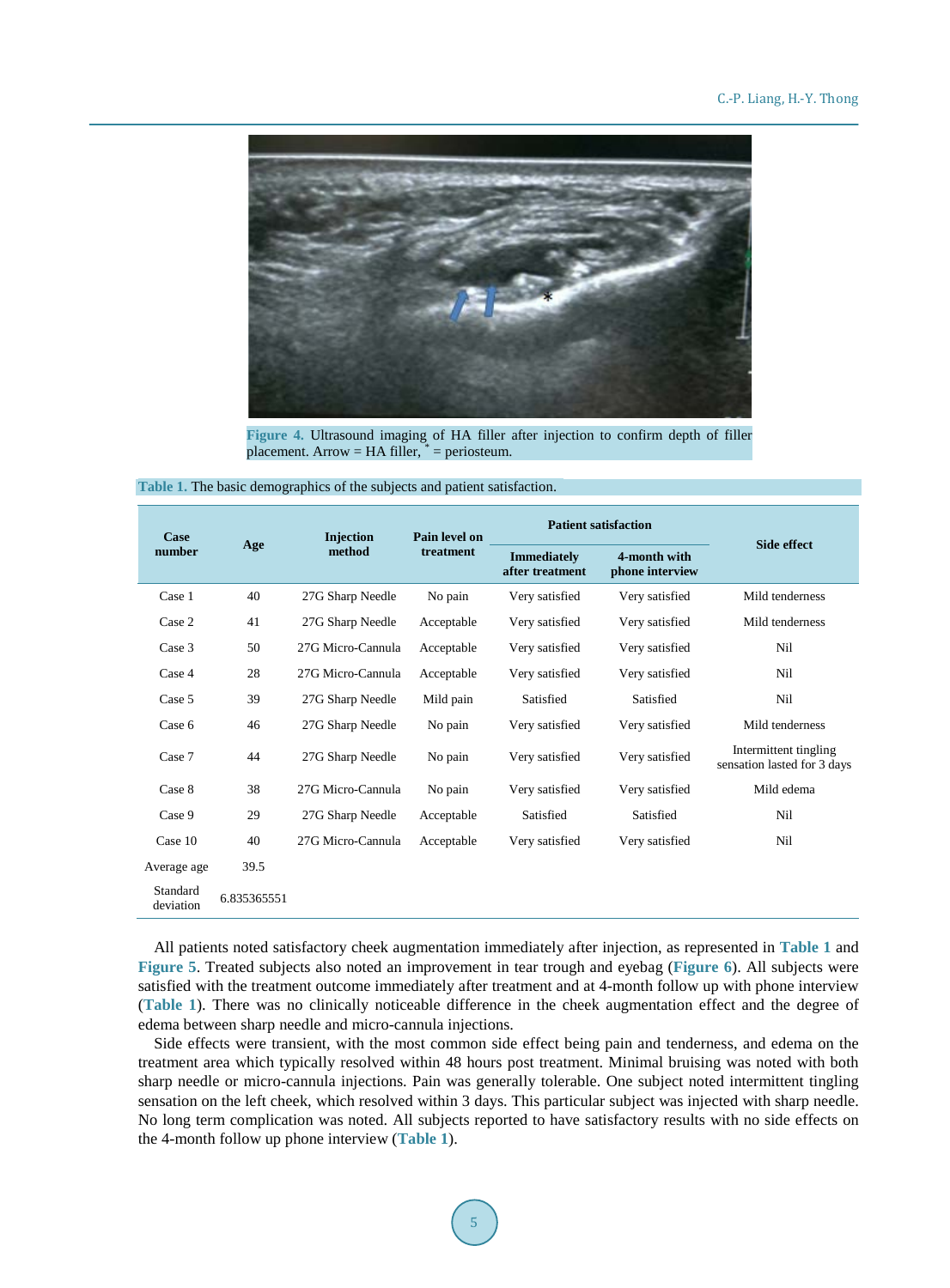<span id="page-5-0"></span>

**Figure 5.** Before (upper) and immediately after (lower) single point deep injection of HA filler (1ml on each side) for cheek augmentation using 27 G sharp needle. Satisfactory results were noted with minimal bruising. Left: Case 2, Right: Case 7.

<span id="page-5-1"></span>

**Figure 6.** Case 3, before (upper) and immediately after (lower) single point deep injection of HA filler (1 ml on each side) for cheek augmentation using 27 G micro-cannula. Teartrough and eyebag could also be improved with such technique.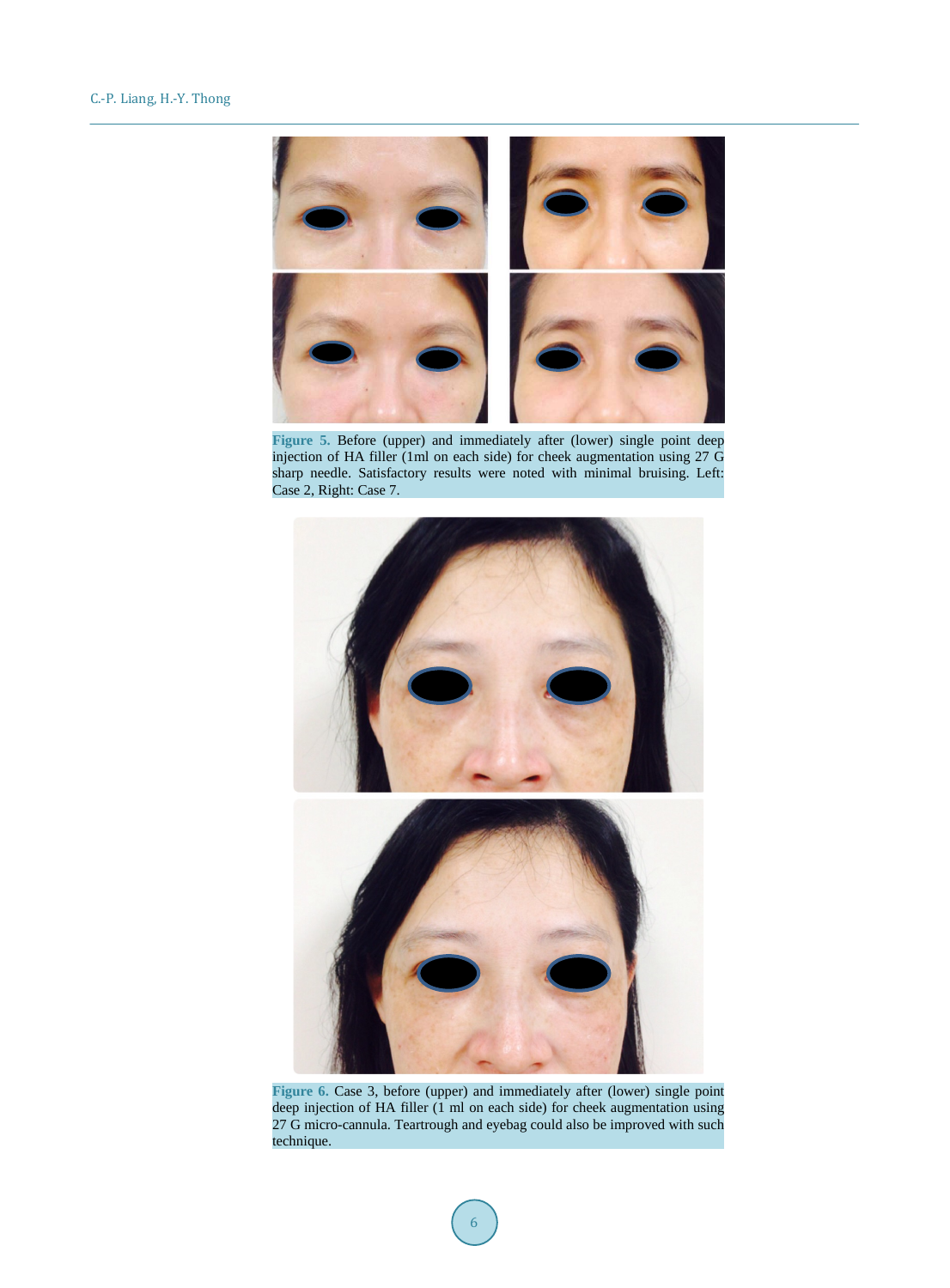#### **5. Discussion**

Soft tissue augmentation with temporary dermal fillers is a continuously growing field, supported by the ongoing development and advances in technology and biocompatibility of the products marketed. We hereby presented a new technique of midface lift using a novel CHAP<sup>®</sup>-HA. Our results showed that such material is safe, and could provide satisfactory midface lifting results.

As proposed by Sandoval *et al.*, the new conceptual understanding of the facial fat will lead to new and improved methods of autologous fat injection [\[5\].](#page-6-3) These fat compartments may serve as the "GPS" for the injection of facial fillers. Our study has demonstrated the effect of the placement of fillers in close proximity to single fat compartment and the visual changes created by their augmentation. The safety and efficacy of such single-point deep injections has also been studied. Regrettably, with current real time imaging technology, we were unable to be certain that the filler was injected directly and solely into the SOOF area, but a placement of filler at its close proximity, with adequate injection depth as suggested by ultrasound imaging, was sufficient enough to achieve clinically satisfactory cheek augmentation. There is minimal skin texture change, irregularity, discoloration, ecchymosis, bruising and edema, allowing the subjects to resume their normal activities immediately after treatment. In the present study, adverse cutaneous events are few and range from transient tenderness to intermittent tingling sensation of the cheek possibly due to edema and irritation around the infraorbital nerve. Such complications were mild and self-limiting.

In terms of injection technique, injection with sharp needle is more precise, and less intimidating to the patients, but may have higher chance of vessel and nerve injury; whereas injection with micro-cannula is generally safer but is more technique-dependent to achieve precision. There is no difference between sharp needle and micro-cannula injection in the total amount of HA filler needed to achieve comparable cosmetic results.

### **6. Conclusion**

Single-point deep injection of HA filler at midface in close proximity to medial Suborbicularis Oculi Fat (SOOF) area for cheek augmentation is a technique which is relatively quick and easy to perform, has little down time, and may result in a high rate of patient satisfaction. Adverse events of filler injections include intra-vascular injection, infection, nodules or granuloma formation, hypersensitivity to products and could be avoided by injecting with micro-cannula, proper injection techniques, aseptic techniques, proper plane of injection, and the selection of safe products. Ultrasound evaluation before injection could be a helpful tool to avoid inadvertent intravascular injection and could also be used to confirm the depth of injection. Proper patient selection and communication can lessen over-expectation and are paramount to optimize treatment outcome and patient satisfaction. This pilot study was aimed to elaborate on a simple technique for midface rejuvenation, and was limited by its few case number and hence the inability for statistic analysis. Further prospective studies may be needed to compare the efficacy, safety, and longevity of this technique to other commonly used techniques for the injection of HA fillers in this area of the face.

#### **Disclosures**

The authors have no conflict of interest to disclose. There are no funding sources for this work.

## **References**

- <span id="page-6-0"></span>[1] Werschler, W.P. (2007) Treating the Aging Face: A Multidisciplinary Approach with Calcium Hydroxylapatite and Other Fillers, Part 2. *Cosmetic Dermatology*, **20**, 791-796.
- [2] Busso, M. and Karlsberg, P.L. (2006) Cheek Augmentation and Rejuvenation Using Injectable Calcium Hydroxylapatite (Radiesse R). *Cosmetic Dermatology*, **19**, 583-588.
- <span id="page-6-1"></span>[3] Pessa, J.E. and Garza, J.R. (1997) The Malar Septum: The Anatomic Basis of Malar Mounds and Malar Edema. *Aesthetic Surgery Journal*, **17**, 11-17. [http://dx.doi.org/10.1016/S1090-820X\(97\)70001-3](http://dx.doi.org/10.1016/S1090-820X(97)70001-3)
- <span id="page-6-2"></span>[4] Funt, D.K. (2011) Avoiding Malar Edema during Midface/Cheek Augmentation with Dermal Fillers. *Journal of Clinical and Aesthetic Dermatology*, **4**, 32-36.
- <span id="page-6-3"></span>[5] Sandoval, S.E., Cox, J.A., Koshy, J.C., Hatef, D.A. and Hollier Jr., L.H. (2009) Facial Fat Compartments: A Guide to Filler Placement. *Seminars in Plastic Surgery*, **23**, 283-287. <http://dx.doi.org/10.1055/s-0029-1242181>